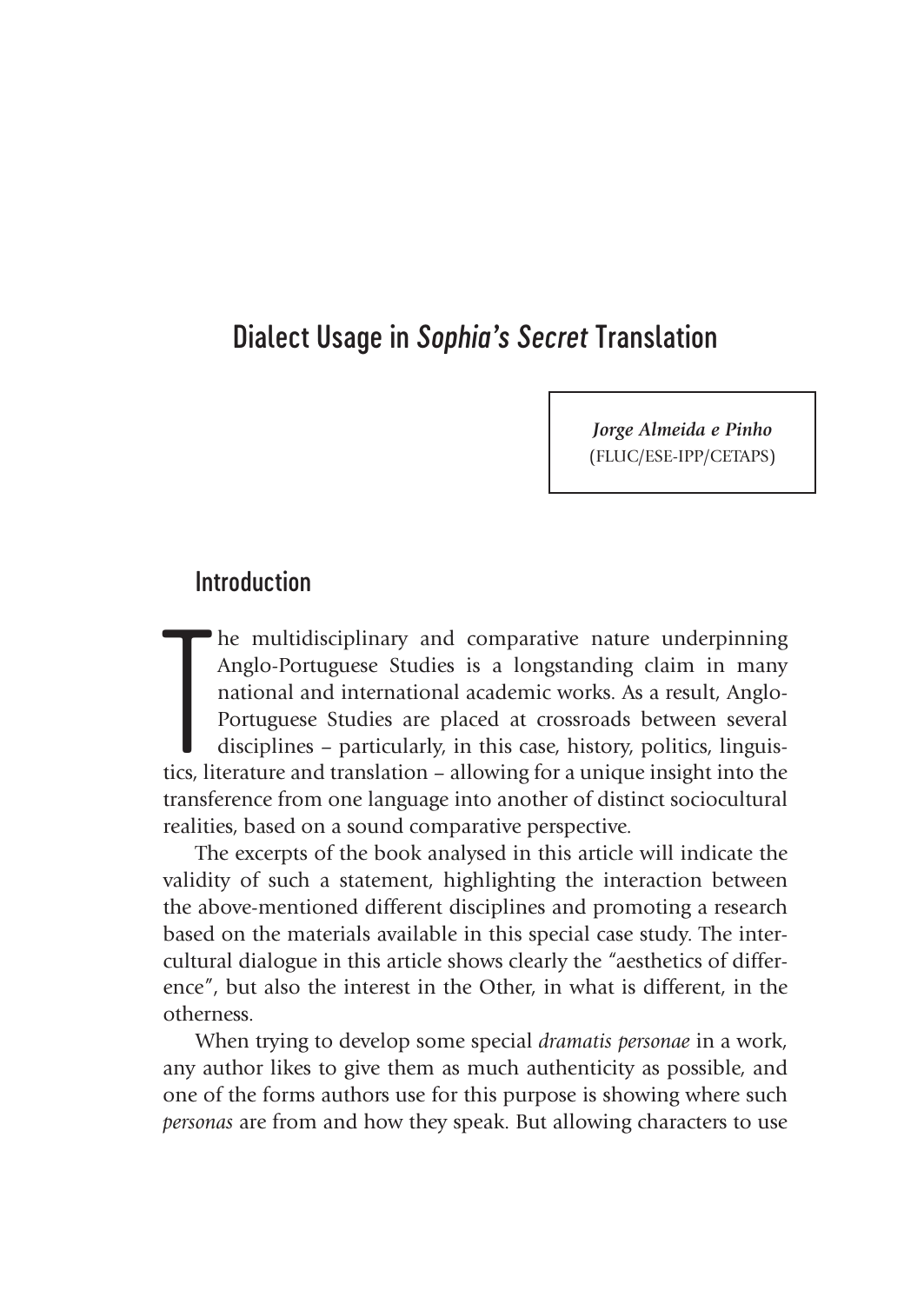a specific dialect can be a serious and very difficult challenge. While the use of dialects in writing has changed over the years, negative responses have increased over time because of the use of this technique, with some notable exceptions, namely in children's literature, where to some degree some forms of dialect are still used, namely in contemporary novels and picture books. (Sommer 2014) The challenge is even more difficult when it comes to the translation of any work from one original language into other languages, where besides many other needs, there is an essential problem: that of finding a similar or equivalent dialect (if existing).

Alexandra Assis Rosa in her Introduction to "Translating Place: Linguistic Variation in Translation" (2012, 75-77) describes extensively, and quite accurately, international studies already published concerning linguistic variation and translation. Thus, the indispensable reference to the names of: Annie Brisset and her work *A Sociocritique of Translation: Theatre and Alterity in Quebec, 1968- 1988*; Annich Chapdelaine and Gillian Lane Mercier, with the special issue of the journal *TTR* entitled *Traduire les sociolectes*; and Michael Cronin's work on the growing visibility of Irish Gaelic in literary (non) translated texts, included in *Translating Ireland. Translation, Languages, Cultures*. But the essential study of Birgitta Englund Dimitrova on the translation of dialect in fiction, in "Translation of Dialect in Fictional Prose – Vilhelm Moberg in Russian and English as a Case in Point", is also a key reference.

Anglo-Portuguese Studies on this matter are also noteworthy, namely Alexandra Assis Rosa's own work ("The Centre and the Edges. Linguistic Variation and Subtitling Pygmalion into Portuguese", *Translation and the (Re)Location of Meaning. Selected Papers of the CETRA Research Seminars in Translation Studies 1994-1996*, edited by Jeroen Vandaele (Leuven: CETRA Publications, 1999, 317-338); "Features of Oral and Written Communication in Subtitling", *(Multi)Media Translation. Concepts, Practices and Research*, edited by Yves Gambier and Henrik Gottlieb (Amsterdam/Philadelphia: John Benjamins, 2001, 213- 221); Alexandra Assis Rosa, Luísa Falcão, Raquel Mouta, Susana Valdez and Tiago Botas, "Luso-Canadian Exchanges in Translation Studies: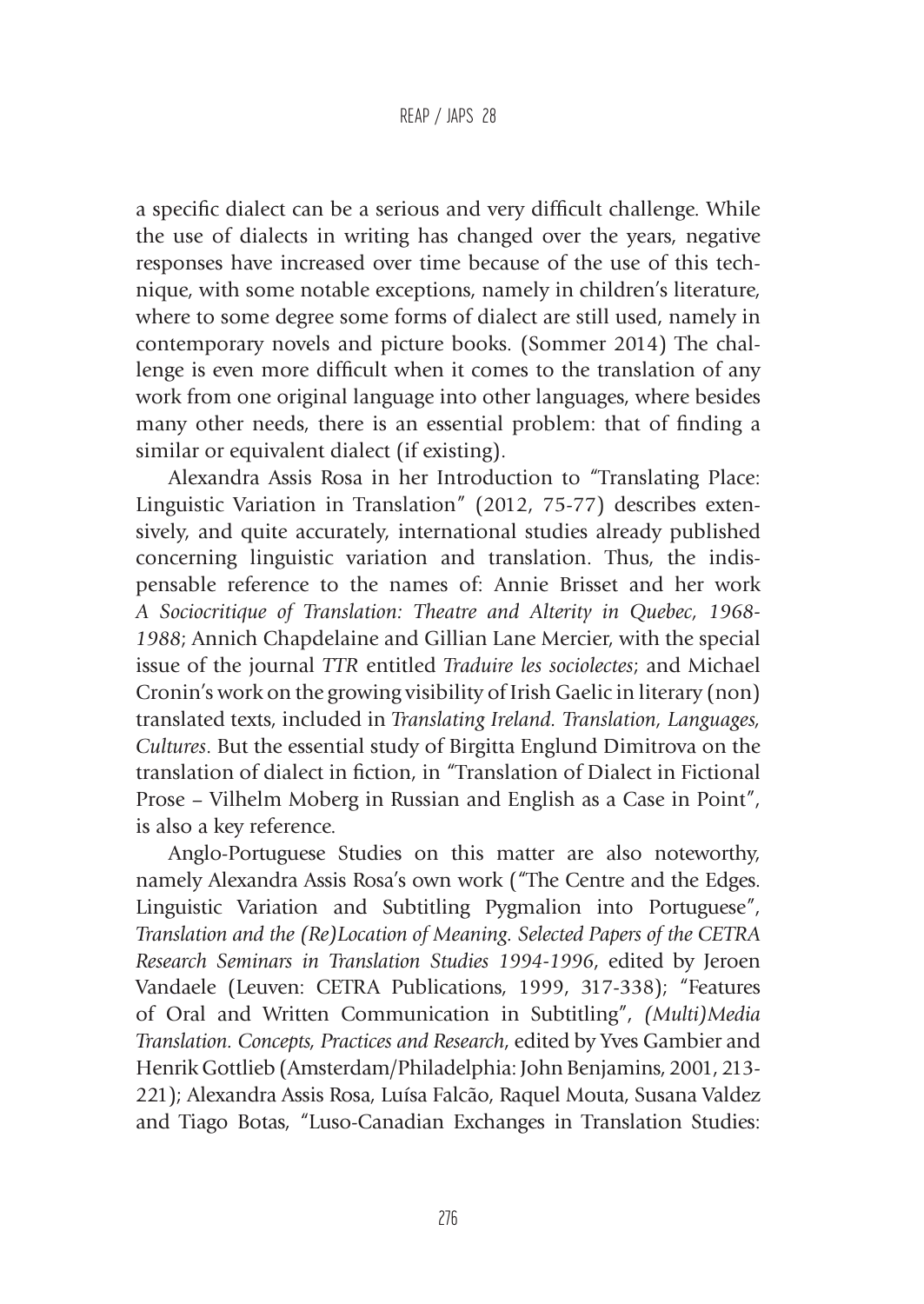Translating Linguistic Variation", *Proceedings of the International Congress "From Sea to Sea – Literatura e Cultura do Canadá em Lisboa* (Special issue of *Anglo-Saxónica* 3/2 (2011): 39-68); or Sara Ramos Pinto, with "How important is the way you say it? A Discussion on the Translation of Linguistic Varieties," *Target* 21/2 (2009): 289-307; and *Traduzir no Vazio: a Problemática da Variação Linguística nas Traduções de Pygmalion, de G. B. Shaw e de My Fair Lady, de Alan Jay Lerner (Translating into a Void: the Problem of Linguistic Variation in Portuguese Translations of Bernard Shaw's Pygmalion and Alan Jay Lerner's My Fair Lady*) (PhD thesis, University of Lisbon, 2009); and, finally, Lili Cavalheiro and her paper "Linguistic Variation in Subtitling for Audiovisual Media in Portugal", published in *Linguistica Antverpiensia*, 7 (2008): 17-28.

My own work *O Escritor Invisível*, (Pinho 2006, 111-131) has shown that such a worry is essential for most translators and a constant object of their own observations in para-texts associated to the commissioned translated works. In this book there are several useful references and quotations from the commentaries of famous Portuguese translators, such as: Daniel Pearlman and Luísa Campos in the preface to Ezra Pound's *Do Caos à Ordem* (*From Chaos to Order*); António Neves-Pedro about Norman Mailer's *Os Nus e os Mortos* (*The Naked and the Dead*); Marina Prieto and Mário César de Abreu's conflicting views concerning two different translations of *Pigmalião* (*Pygmalion*), by George Bernard Shaw; Ana Luísa Faria reflecting upon her translation work on *A Fogueira das Vaidades* (*The Bonfire of Vanities*), by Thomas Wolfe; the playwright Jorge Silva Melo about his translation of *A Estalajadeira* (*The Mistress of the Inn* – *La Locandiera*), by Carlo Goldoni; Daniel Gonçalves in his translation of *Ritos de Passagem* (*Rites of Passage*), by William Golding; the translation by Luís Cardim of Shakespeare's *A Tragédia de Júlio* César (*The Tragedy of Julius Caesar*); Tereza Coelho's observations on *O Amante da China* (*The North China Lover – L'Amant de la Chine du Nord*); the writer's José Luandino Vieira cunning remarks about *A Laranja Mecânica* (*Clockwork Orange*), by Anthony Burgess; and, finally, Alfredo Margarido's commentaries about his own translation work of James Joyce's *Retrato do Artista Quando Jovem* (*A Portrait of the Artist as a Young Man*).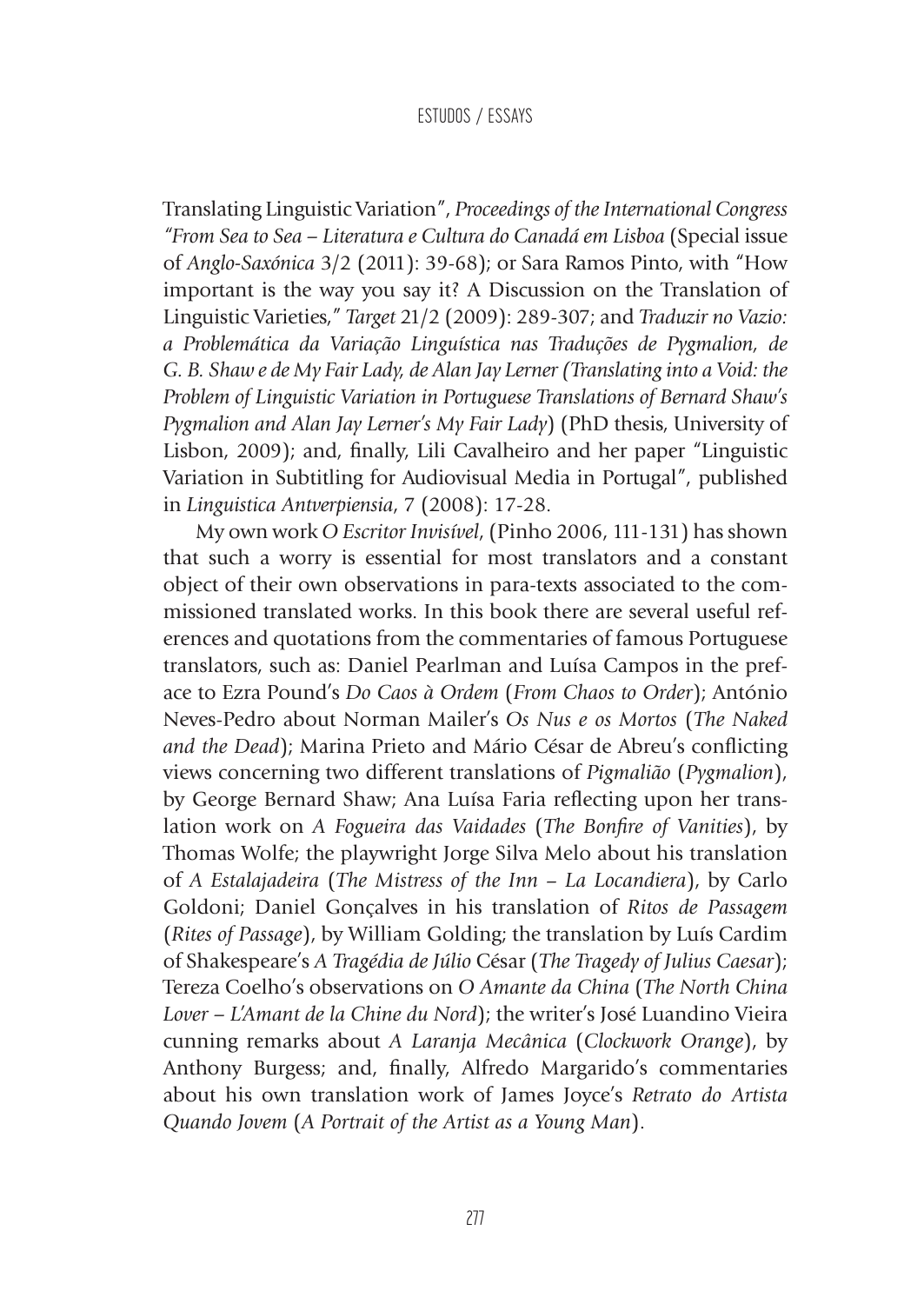The conclusion I reached in this book, after so many references and research, is that for each case there was a different solution. Each translator adopted the more convenient method to adjust to the author's original creation and, for every situation there would be an adapted vehicle to express the meaning but also the dialect and / or nuance of language hinted by the original piece.

## 1. Dialect

Dialect is one of those words that is problematic to define and subject to diverse interpretations. A simple definition is that a dialect is any variety of a language that is marked off from others by distinctive linguistic features. Such a variety can be connected to a place or region, or it may also be linked to gender, social or age group (male or female, young or old, etc.). Often dialects are geographically based – geography is, in fact, one of the fundamental factors for this difference. Rather than referring to accents or dialects, it is perhaps better to talk of varieties of English, which, since the language is a continuum of speech, avoids the pejorative overtones of dialect. (McCum 1992, 4-5)

It is also very common to confuse a 'dialect' with an accent, muddling up the difference between words people use and the sounds they make, that is their pronunciation. Very often, when claiming to discuss a dialect, people will focus just on pronunciations. It is quite clear that accent, or pronunciation, is a special element of a dialect that needs separate attention to be properly understood.

In the case of literary works, the placing of sounds on paper to intentionally create an identity for some *persona* or to situate that specific character within its peculiar geographic original setting, social class, ethnicity, and gender is the main reason for the use of some identifiable variety of the language. But there are degrees as to how this may be accomplished. There are also different ways to achieve this purpose, namely through the usage of specific vocabulary to portray some regional characteristics, different upbringings or social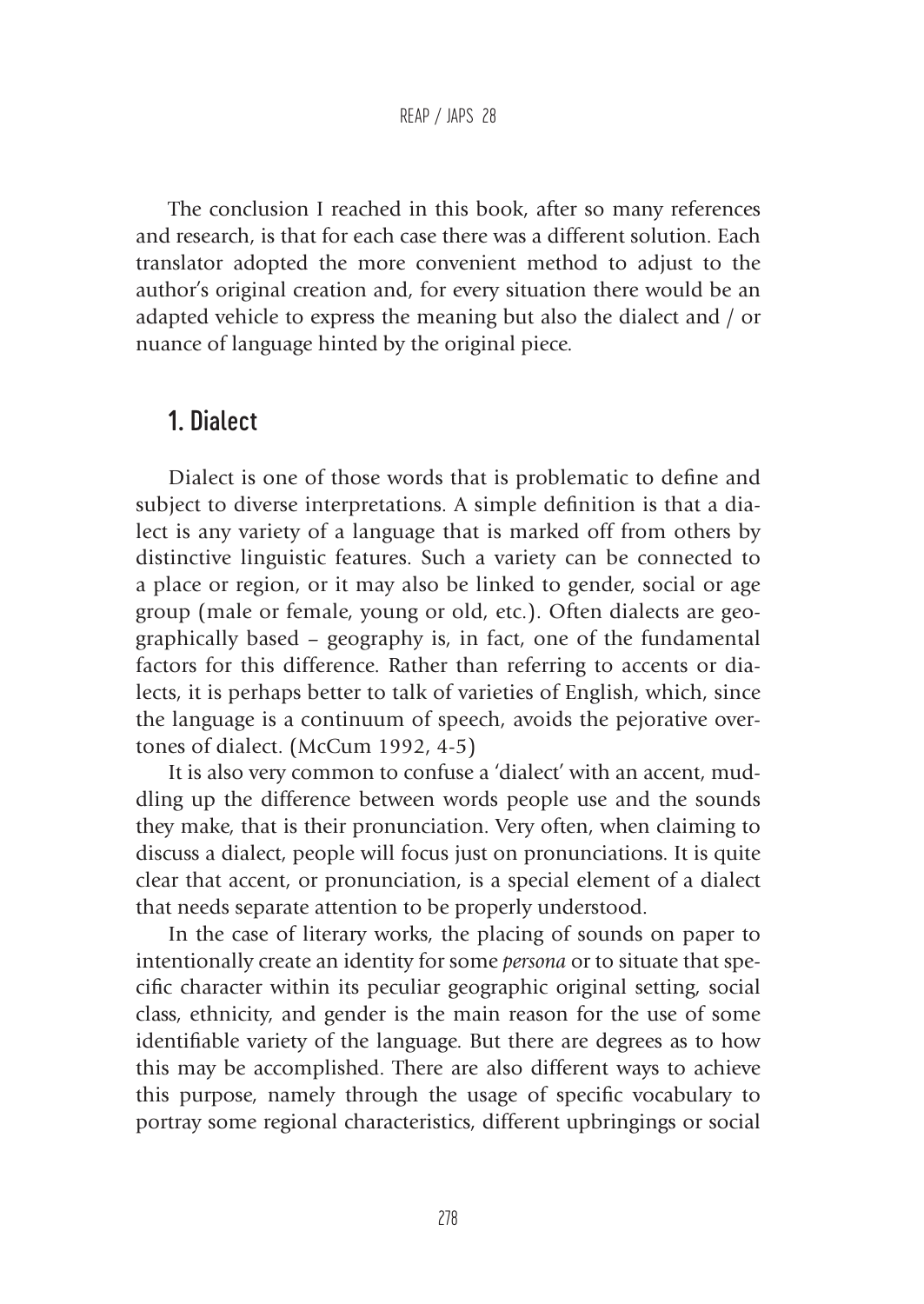backgrounds, or even deviations from standard grammar that may establish the intended variety usage.

One of the most extreme situations is related to the use of phonetically spelt words to replicate what is being said. In such a case, the words are written exactly as they sound. This way it will sound like a transcript of what is said and it becomes somewhat more difficult to read, but shows an important distinction. Depicting the dialogues may have little to do with exact phonetic transcriptions, but sometimes it is used as a feature by the author to show the inclusion of a different variety. Thus, it can be said that dialect is symbolized rather than formally transcribed.

The use of local phrases, idioms or colloquialisms also serves to set the location and the time period, since many regions have phrases that are unique to them. But the method that is easiest to read and understand simply mentions in the text that a certain character belongs to or uses the accent of a certain place, and in this way refers to the dialect being spoken. All of this serves to identify patterns of linguistic variations and deviations to such usage patterns. As Alexandra Assis Rosa so eloquently puts it:

> By resorting to what some may call linguistic sensitivity, or actually one's knowledge of sociolinguistic stereotypes, defined as attitudes and beliefs towards language, a proficient speaker of a language is able to relate the patterning of linguistic features (defined as accents and dialects) with particular time and space coordinates (both physical and social), including a given communicative situation; and all these features combine into a speaker's linguistic fingerprint: his or her idiolect. So a proficient speaker of a given language is able to correlate a cluster of linguistic forms with contextual meaning, i.e. time, space, and user. (2012, 77-8)

On the other hand, this may look offensive and insulting to some minority groups, since such deviations to the patterns of speaking or to the common language usage may be considered backward, crude, or even show other negative qualities related to any given character in the literary work. This is obviously true and perhaps the best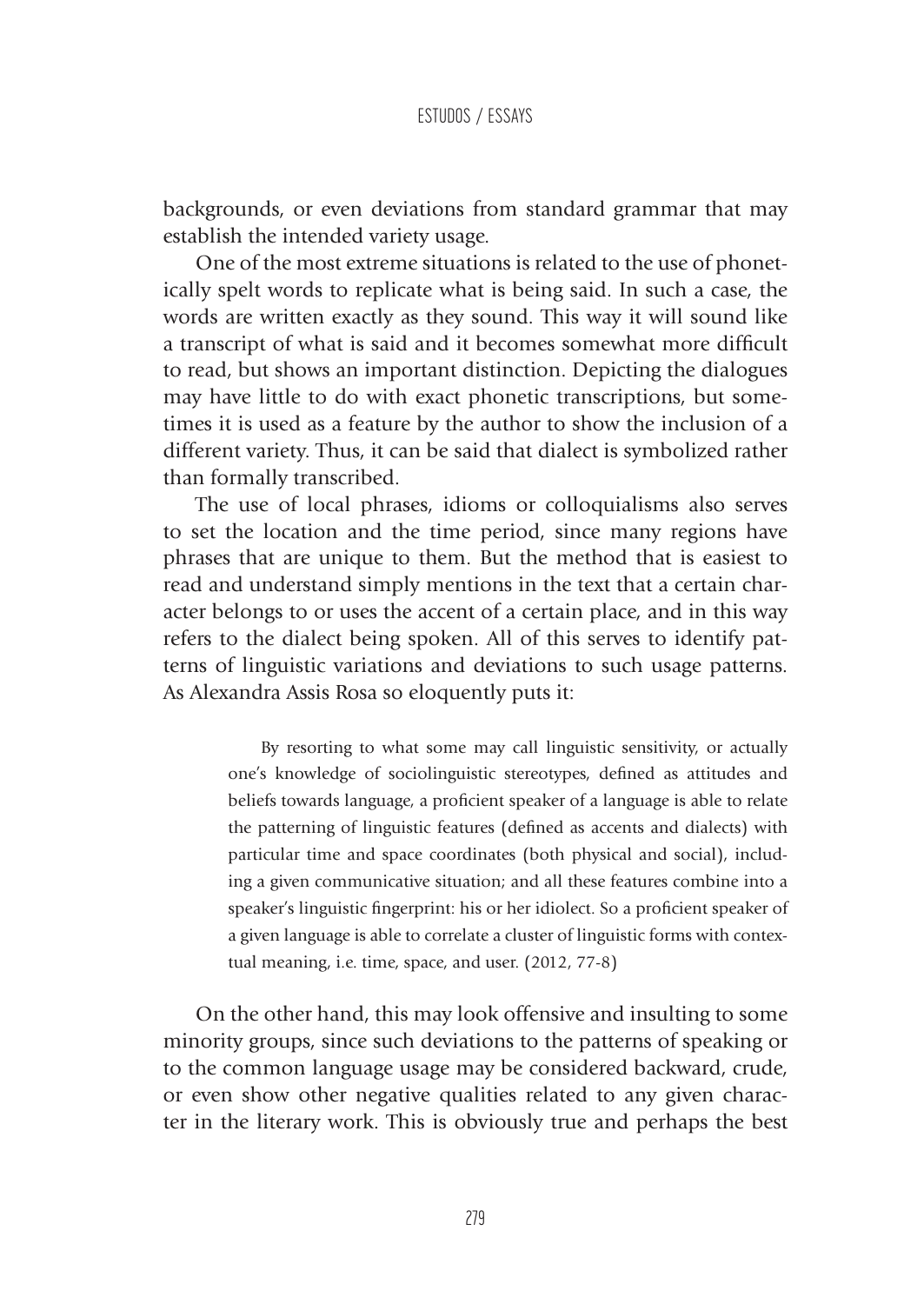example is known to most readers... That is the case of Elisa Doolittle, a London fictional character who appears in the play *Pygmalion*, by George Bernard Shaw, in 1912, and in the musical version of that play, *My Fair Lady*. Eliza is a Cockney flower girl, who goes to Professor Henry Higgins asking for elocution lessons, after a chance encounter at Covent Garden. Professor Higgins accepts her challenge for the purposes of a wager: that he can introduce her to the elite London society.

Her Cockney dialect includes words that are common among most working-class Londoners, and Doolittle receives voice coaching and learns some rules of etiquette. The outcome of all this is her acceptance in high society. This is a recognition that, even with a poor upbringing and coming from a lower social class, it is possible for anyone to be socially recognized and highly regarded, as long as they follow the established patterns of behaviour and (concerning our specific object of study) if they use the Queen's (Standard) English. Nevertheless, this feature is, most of the time, a simple and common literary strategy, and not a manipulative device, employed by authors all around the world to briefly depict a *dramatis persona*'s traits through their use of the language.

# 2. Susanna Kearsley and *Sophia's Secret (The Winter Sea)*

Susanna Kearsley was born in Brantford, Ontario in the late 20<sup>th</sup> century. She is a best-selling Canadian novelist of historical fiction and mystery, as well as thrillers, in this case under the pen name Emma Cole. In 2014, she received the Romance Writers of America's RITA Award for Best Paranormal Romance for *The Firebird*. *Sophia's Secret* (aka, *The Winter Sea* in the USA market) was short-listed for both the UK Romantic Novelists' Association, Romantic Book of the Year Award and the Romance Writers of America RITA Award in 2009. According to the author:

> The first idea for it started forming twenty years ago, when by pure chance I found a little book called *Playing the Scottish Card*, by historian John S. Gibson, detailing "The Franco-Jacobite Invasion of 1708". I'm always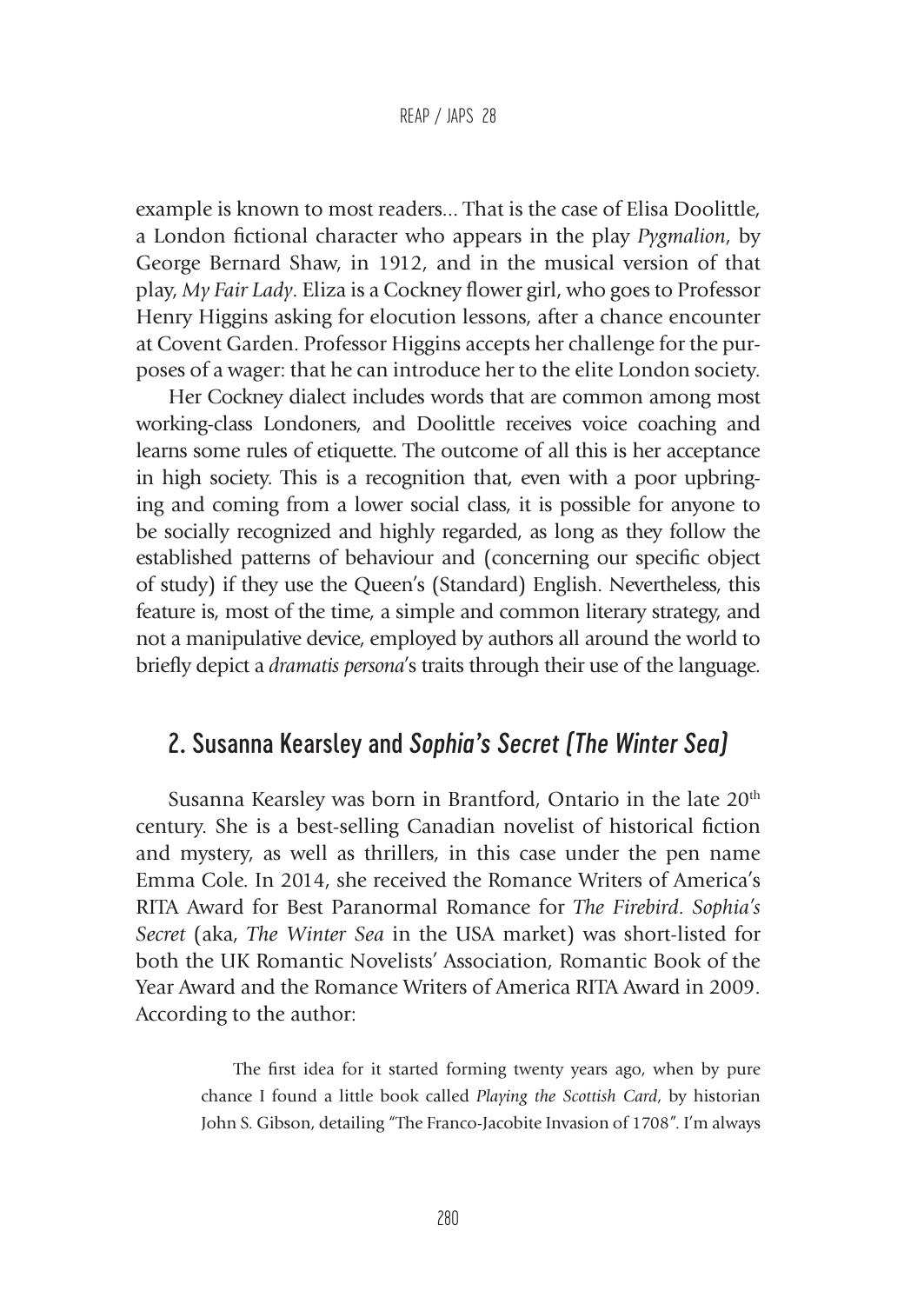intrigued by episodes of history that I've never heard of, and this one began with an irresistible quote from Lord Dacre: "History is not merely what happened: it is what happened in the context of what might have happened." (Beverly 2006)

*Sophia's Secret*, by Susanna Kearsley, is an historical fiction work, set in the present day and, simultaneously, in 1708 Scotland, that narrates the Scots uprising in favour of James Stewart. In the present, Carrie McClelland is a bestselling author of historical fiction works (the *alter ego* of Susanna Kearsley) who is unable to write due to writer's block. Because of this, she travels to Scotland to follow up some research on the Scots uprising in favour of James Stewart. Carrie chooses as her main *dramatis persona* one of her own ancestors, Sophia Paterson, a young woman who was deeply involved in the events of 1708. Suddenly Carrie discovers that she has begun to channel her ancestor's memories and starts to quickly write the novel. The book cleverly intertwines both present and past narratives, and the lines between fact and fiction become increasingly blurred.

As Sophia's memories draw Carrie more deeply into the intrigue of 1708, she also becomes deeply involved in a captivating love story lost in time. After three hundred years, there is a mix of suspense, romance, and magic in the book, which is swiftly paced, and the heroines of both narrative threads are strong and interesting. To make it easier for the reader to identify both tales the author created a parallel path, mingling the stories but using two different systems of identification. The present is identified with the title "Chapter #", while the past is numbered according to the old-fashioned Latin numbers "I, II, III, etc."

The historical events mentioned are mostly based on real facts, namely on the facts of 18<sup>th</sup> century British history. James Francis Edward Stuart, who was born June 10, 1688, in London, England, and died January 1, 1766, in Rome, Papal States (Italy), was the son of the deposed Roman Catholic monarch James II of England and claimant to the English and Scottish thrones. He would be known as the "Old Pretender". The birth of James led to the invasion of England by William, Prince of Orange, because his wife was also the heir to the throne.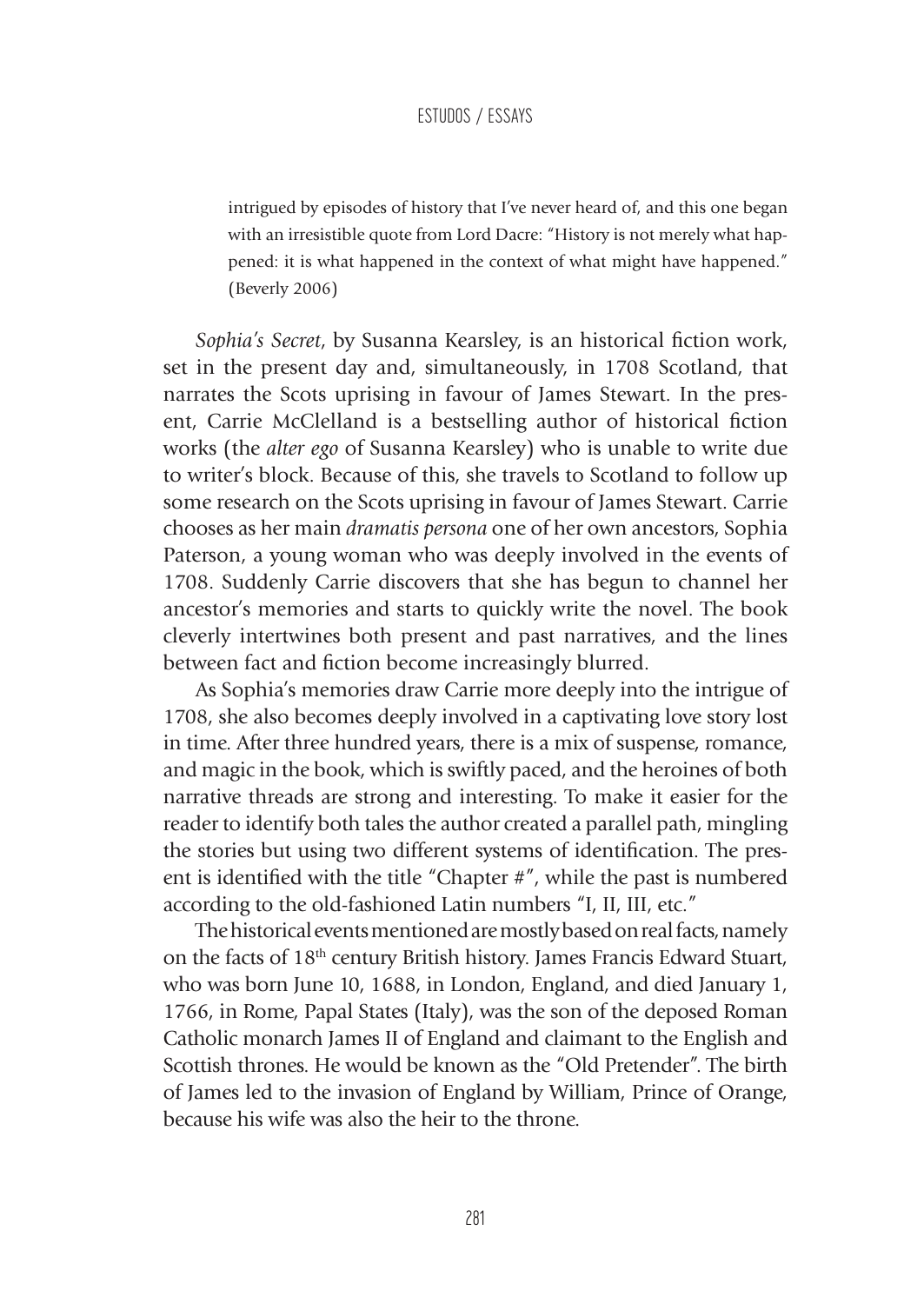Styled James III of England and James VIII of Scotland by his supporters, he made several efforts to gain his crown. His father, James II, had fled from England on 23 December 1688 and never returned. James was brought up at the castle of St-Germain-en-Laye, in France. After his father's death, in 1701, he was declared King James III of England and VIII of Scotland, and was recognized as the rightful monarch by France, Spain and the Pope. In 1708, James attempted to invade Scotland and recapture the throne, but his army was prevented from landing by the British fleet. After spending some time fighting the French army, in 1713 he was expelled from France as a condition for the country's peace treaty with Great Britain.

After James refused to convert from Catholicism to claim the throne, it passed to the Protestant Elector of Hannover, who succeeded as King George I. James landed in Scotland and set out for the Scottish throne, in January 1716, but with government forces approaching, he left Scotland secretly in February. After a brief stay in Avignon, the Pope offered James refuge in Rome in 1717, where he would remain for the rest of his life. James was involved in an attempted Spanish invasion of Scotland in 1719, but the next, and last, serious Jacobite uprising was led by his son Charles Stuart (1720-1788) in 1745. Charles's defeat at Culloden, in 1745, effectively ended Jacobite hopes for the restoration of the throne.

The episode of the attempt to recover the lost throne in 1708 is central to the plot of *Sophias' Secret*, and most of the action revolves around that moment. The historical *dramatis personae* represented in the novel are also consistent with some real and existing ones at that time, to make it sound even more credible and interesting for current readers.

# 3. The Translation into Portuguese

The translation of this book into Portuguese certainly implied a close attention to some nuances, especially because of two distinct, but intertwined aspects: firstly, the *dramatis persona*'s speech associated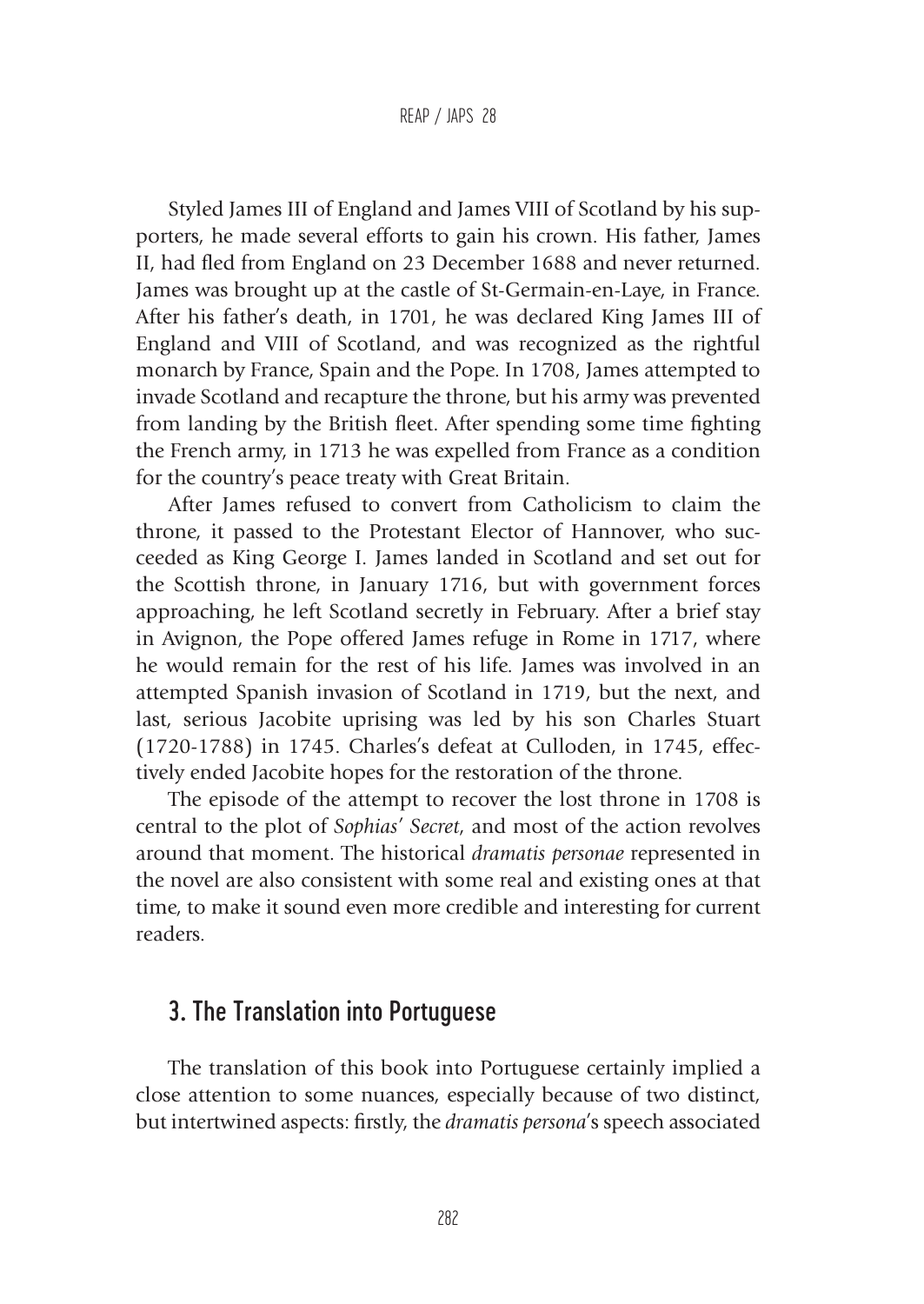to the 18<sup>th</sup> century was marked by some formalities deriving from their social status and upbringing; secondly, one local character, who lives in the 'present', uses Doric, a Scots dialect.

### 3.1.

Concerning the first aspect, the outdated form of language use was mostly associated to a deference treatment. The distinctive marks are related to the social status and upbringing, notably in dialogues, but also when *dramatis personae* mingle and upper classes need to communicate with lower classes, and it is an aspect that played a decisive role in this translation. This was clearly stated and explained by Mona Baker in a well-known reference:

> The familiarity / deference dimension in the pronoun system is among the most fascinating aspects of grammar and the most problematic in translation. It reflects the tenor of the message (…) and can convey a whole range of rather subtle meanings. The subtle choices involved in pronoun usage in languages which distinguish between familiar and non-familiar pronouns is further complicated by the fact that this use differs significantly from one social group to another and that it changes all the time in a way that reflects changes in social values and attitudes. (1994, 98)

Thus, it must be said that the use of 'You' in English allows for this distinctiveness of speech to be less evident in the original work. The difficulty here arises from the need of the target language – Portuguese – to highlight that difference using one out of three possibilities:

- "Tu" the rather familiar and intimate form;
- "Você" the somewhat distant reference, but many times used nowadays, which is a present adaptation of the old format "Vossa Mercê". In fact, "Você" is a personal pronoun used to refer to the second person, but since it is a pronoun used for referring to someone, it is employed in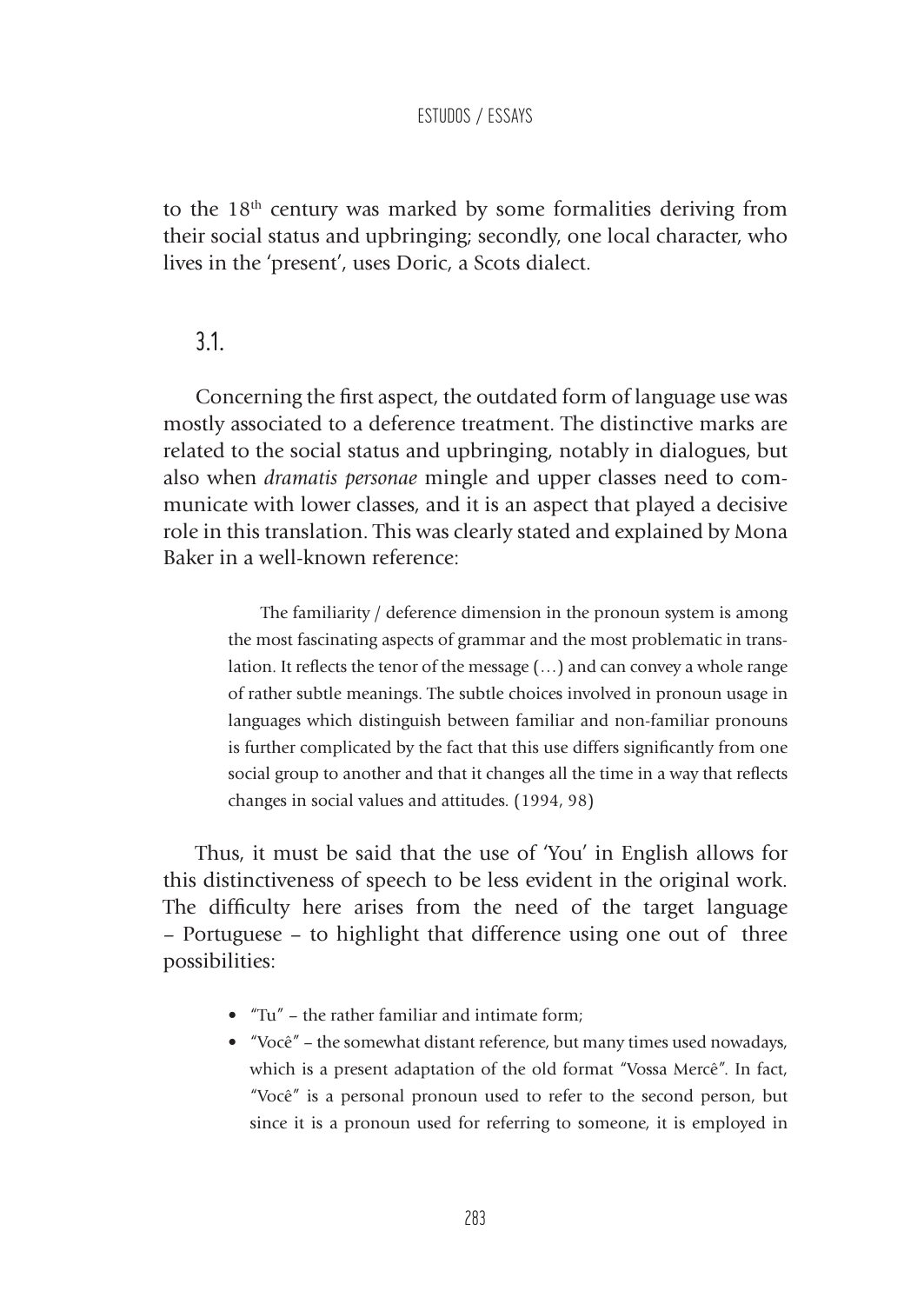the third person (as well as "he" or "she"). The etymology is to be found in the deference expression to *vossa mercê* (your mercy), which was successively transformed into *vossemecê*, *vossemecê*, *vosmecê*, *vancê* and *você*, and which was an expression conferred upon people who could not be addressed by the pronoun *tu* (you);

• "Vós" – the second person of plural, which was used in previous centuries to acknowledge some respect for an older person or for someone placed at higher social positions.

The transition of 'you' into Portuguese becomes then a problem because of the abovementioned diverse forms of the same original pronoun in the target language. The degree of familiarity or formality between speakers in a dialogue and the corresponding form of transmitting such differences can also be an issue. Once again according to Mona Baker, this falls into a large "grammatical equivalence" category, which is substantiated in several ways. (1994, 82-118) The most relevant one for this paper is the following:

> A large number of modern European languages, not including English, have a formality/politeness dimension in their person system. In such languages, a pronoun other than the second-person singular, usually the second- or third-person plural, is used in interaction with a singular addressee in order to express deference and/or non-familiarity (…). (96)

An example related to the formality with the use of 'you' appears in the book when Sophia – the protagonist – is talking to John Moray – her loved one, who had lived next to King James in France for a long time. The relationship between both (Sophia and John) is still at its initial stages and any attempt to make it sound closer with the use of 'tu' would certainly feel strange for any Portuguese reader. Besides, Sophia's social status – she is not of noble origins – would not allow her to address Moray in a direct way without making even contemporary readers feel like it is awkward for the first time they met to be talking to each other like that. Therefore, the solution would be to adopt a more distant form of treatment.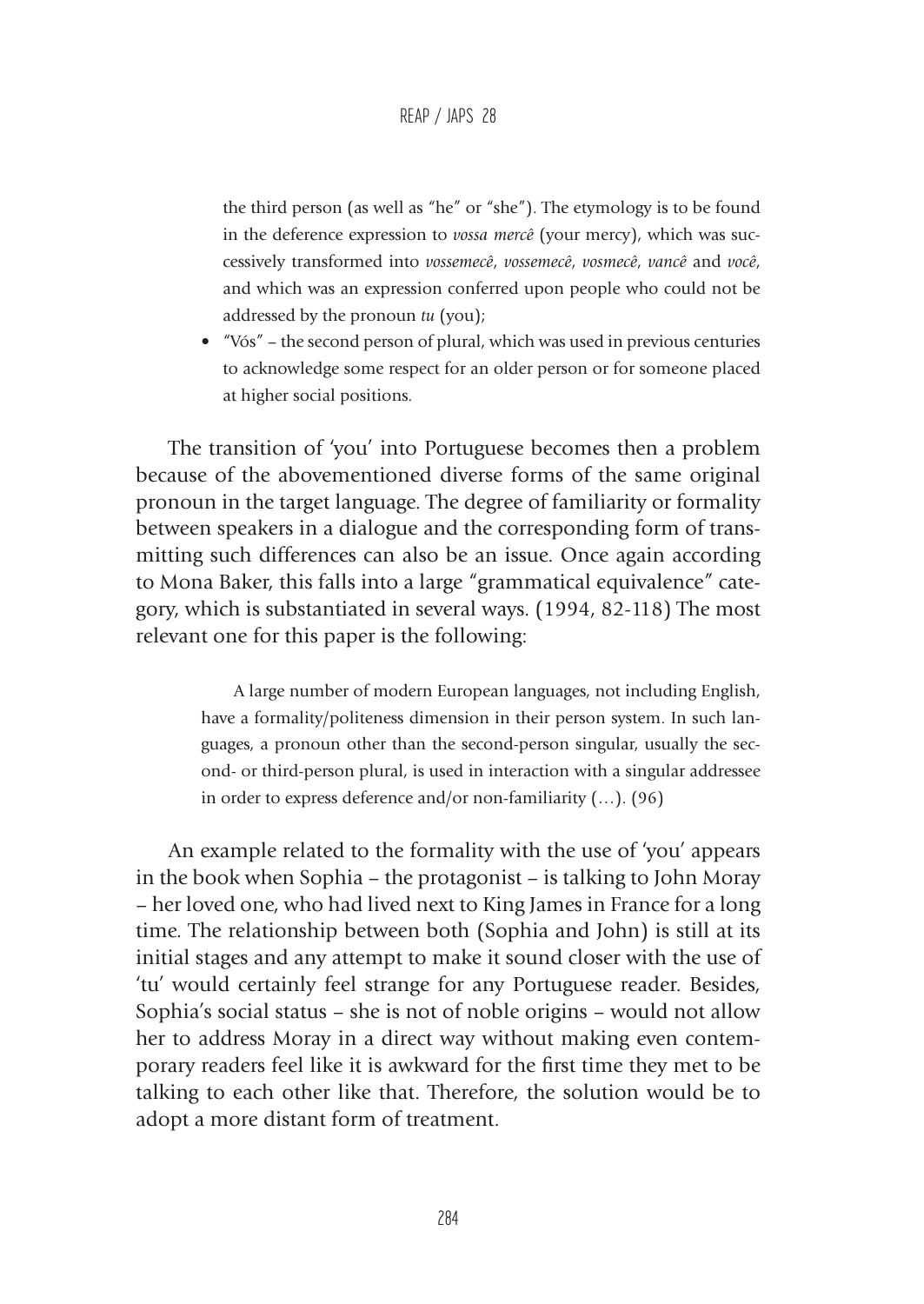Nevertheless, which would be appropriate, since both 'você' and 'vós' would be possible? The next step ascertained that the scene for this part of the novel was set at the beginning of the  $18<sup>th</sup>$  century. The conventions for the language usage of that time in the corresponding Portuguese idiom of that same time would imply a very high degree of formality between members of lower classes and any nobleman. Some research into the language conventions of that time immediately revealed (namely through the reading of excerpts of Portuguese books written at that time) that this more archaic Portuguese language would use the pronoun 'vós' in an analogous situation. This would serve to keep the social distance, but also the unfamiliarity between both *dramatis personae*. Therefore, this was the adopted solution in the translated book:

> She asked, 'And do *you* live at Court?' 'At Saint-Germain? Faith, no,' he said. (Kearsley 2008, 199)

Ela perguntou: – E *vós* morais na Corte?

– Em Saint-Germain? Por Deus, não – disse ele. (Kearsley 2012, 190) It is worth noticing that parallel characters in the present – keeping in mind that they are alter egos of those ancient past *dramatis personae* – while maintaining a distant form of treatment to each other in the past use a quite different form of treatment in the Portuguese translation for the present. In this case, and since at the beginning of their mutual acquaintance they do not know each other, it was kept a greater distance between both by using the more informal 'você' form:

> 'He asked, 'Has Dad been telling tales about me, then? Is that it?' 'No. It's just that I keep tripping over members of your family. First your brother, and now you. There aren't any other Keiths running around here in Cruden Bay, are there?'. (Kearsley 2008, 115)

> Perguntou: – Então, o meu pai já lhe contou algumas histórias sobre mim? É isso?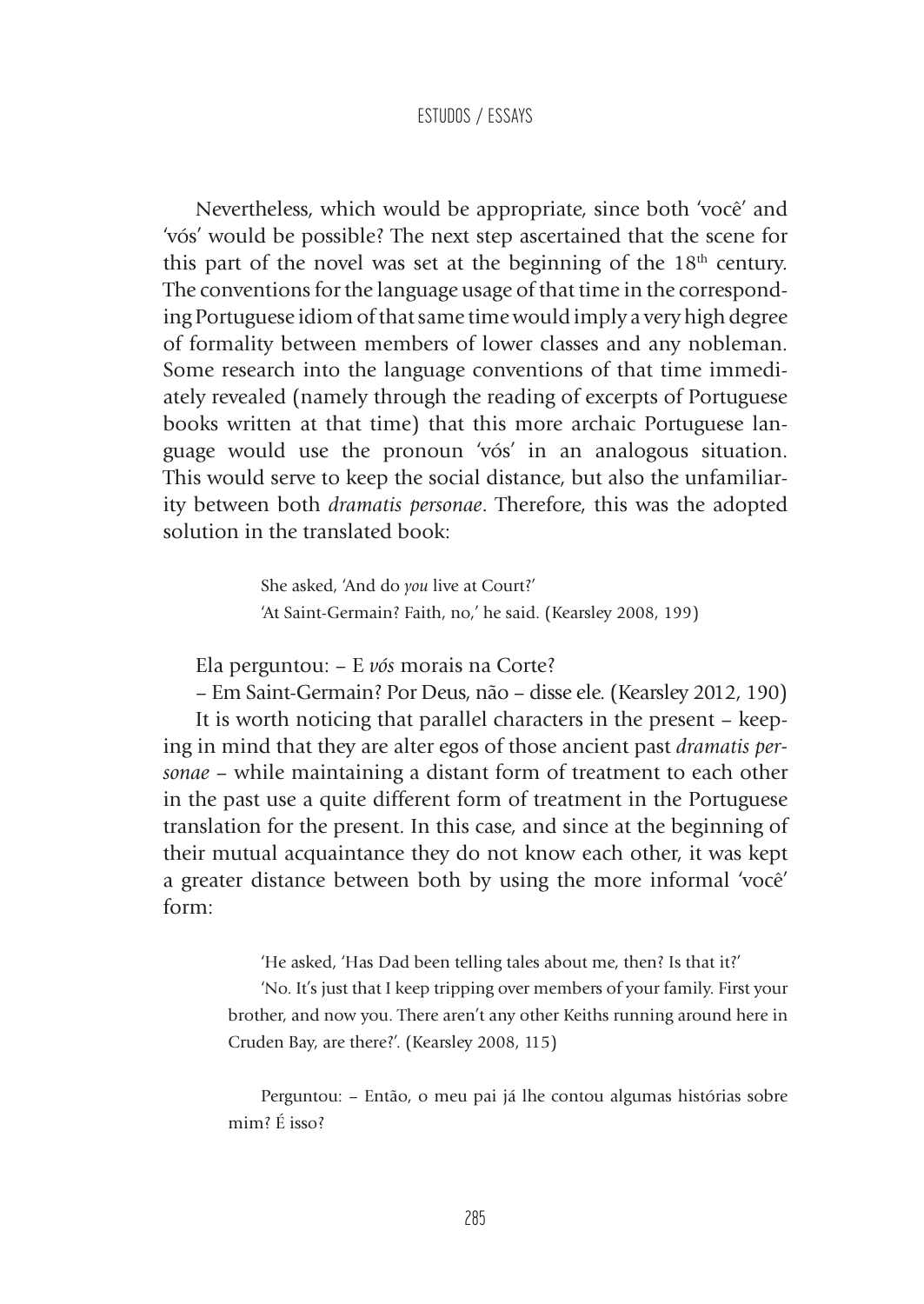#### REAP / JAPS 28

– Não. O que se passa é que continuo a tropeçar nos membros da sua família. Primeiro o seu irmão e agora *você*. Não existe mais nenhum Keith por aqui em Cruden Bay, ou existe? (Kearsley 2012, 112)

It is also noticeable that the Portuguese translated text, in some instances, omits the pronoun, as it is also common. This particular usage is coded in the inflection of verbs, whereas in Portuguese it is possible to avoid addressing a person directly, by simply using the adequate verbal form:

'The what?'

He repeated the name, taking care to speak slowly. 'A sort of a sea cave, not far to the north.'

'No, I haven't.'

'Because I was thinking, if *you*'re feeling up to a bit of a walk, I could take *you* tomorrow.' (Kearsley 2008, 116)

– À quê?

Ele repetiu o nome, tendo o cuidado de falar devagar. – É uma espécie de caverna marinha, não muito longe, a norte.

– Não, não fui.

– Porque eu estava a pensar que, *se tiver* vontade de fazer uma caminhada, eu poderia levá-*la* até lá amanhã. (Kearsley 2012, 113)

Finally, and with the progression of Carrie and Graham Keith's relationship to a closer stage, both characters start using a more intimate form of treatment. This implies that, in Portuguese, they'll use 'tu', instead of 'você':

> 'Who said,' he asked, evenly, 'I didn't want to see *you*?' '*You* did.' (Kearsley 2008, 253)

– Quem disse – perguntou ele, calmamente, – que eu não *te* queria ver? – *Tu*. (Kearsley 2012, 244)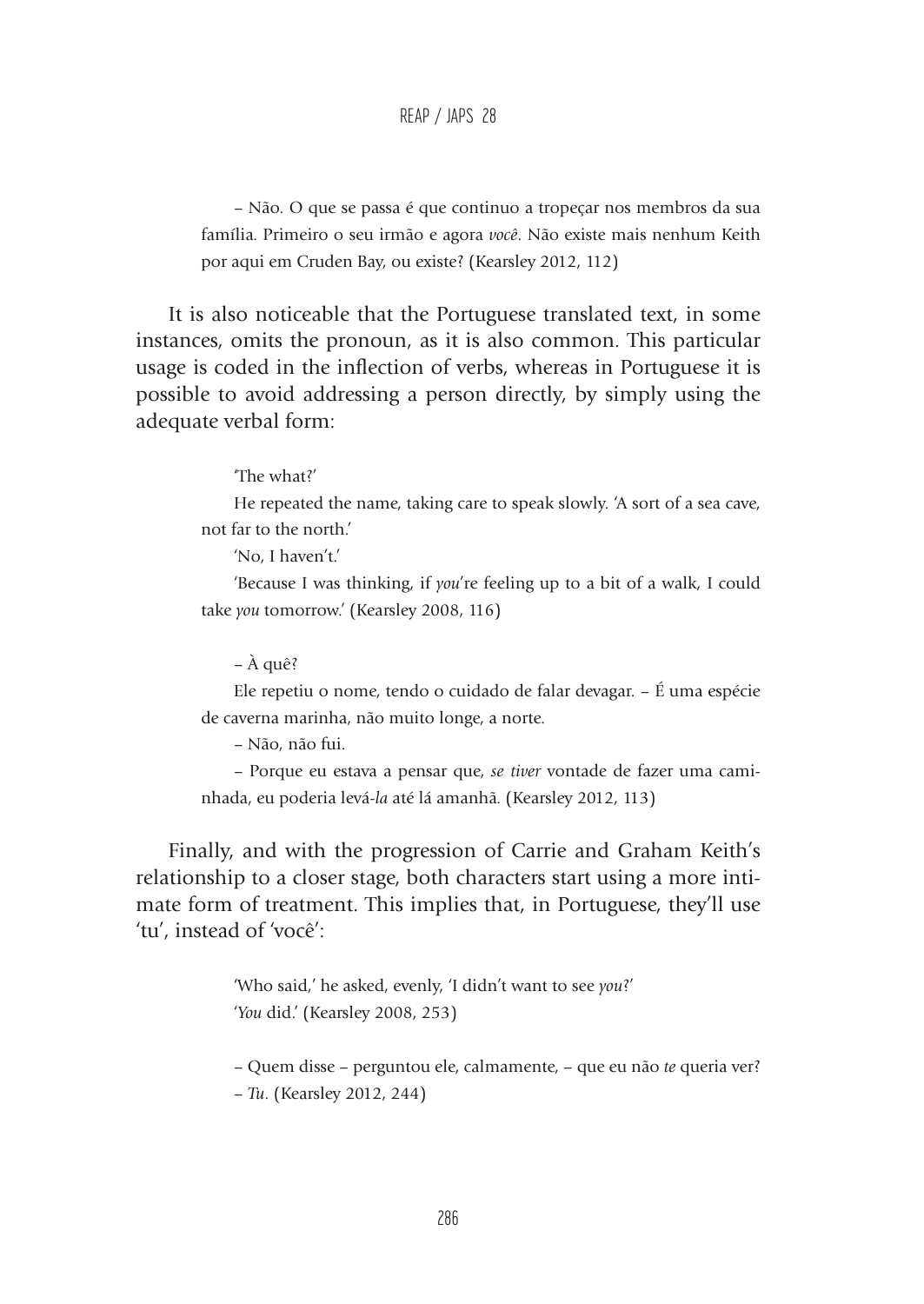First, this clearly shows that in Portuguese there is some difference concerning the use of forms to convey the pronoun 'you' in English. For each instance of use the relationship between speakers needs to be assessed, as well as their proximity or formality in terms of social status and/or professional recognition. This also implies that for every use of 'you' the translator needs to opt for one solution in Portuguese and be consistent throughout the whole book. Although the evolution of some relationships, particularly from a more distant position to a closer one, may require some changes along the way.

## 3.2.

The second aspect mentioned before is related to the use of a specific dialect belonging to a specific Scottish region, the Doric dialect. Doric must have its origins in the tongue of the Anglo-Saxon invaders, whose first contribution to the history of the British Isles was to bring an end to the Roman Imperial rule and destroy most of the traces of Roman-British civilisation. Doric is not a separate language, but a form of Scots, though a very distinctive one. It is instantly and mostly recognisable as a mark of the highly individual and proudly-proclaimed identity of the North-East.

Before the Act of Union, in 1707, Gaelic was the dominant language in the Highlands with Scots mostly spoken in the Lowlands. After the Treaty, English was seen as the language of authority, used for legal documents and adopted by the wealthier classes. Scots is a Germanic language which developed from Old English and Old Norse, and was used mainly by lower strata. According to Robert Gordon, from the University Aberdeen:

> Doric is a Scottish dialect spoken in the North East of Scotland around Aberdeen city and shire. The term 'Doric' is thought to come from the Greek for 'rural' or 'rustic' perhaps due to its strong associations with the farming and fishing communities of the region. (2017)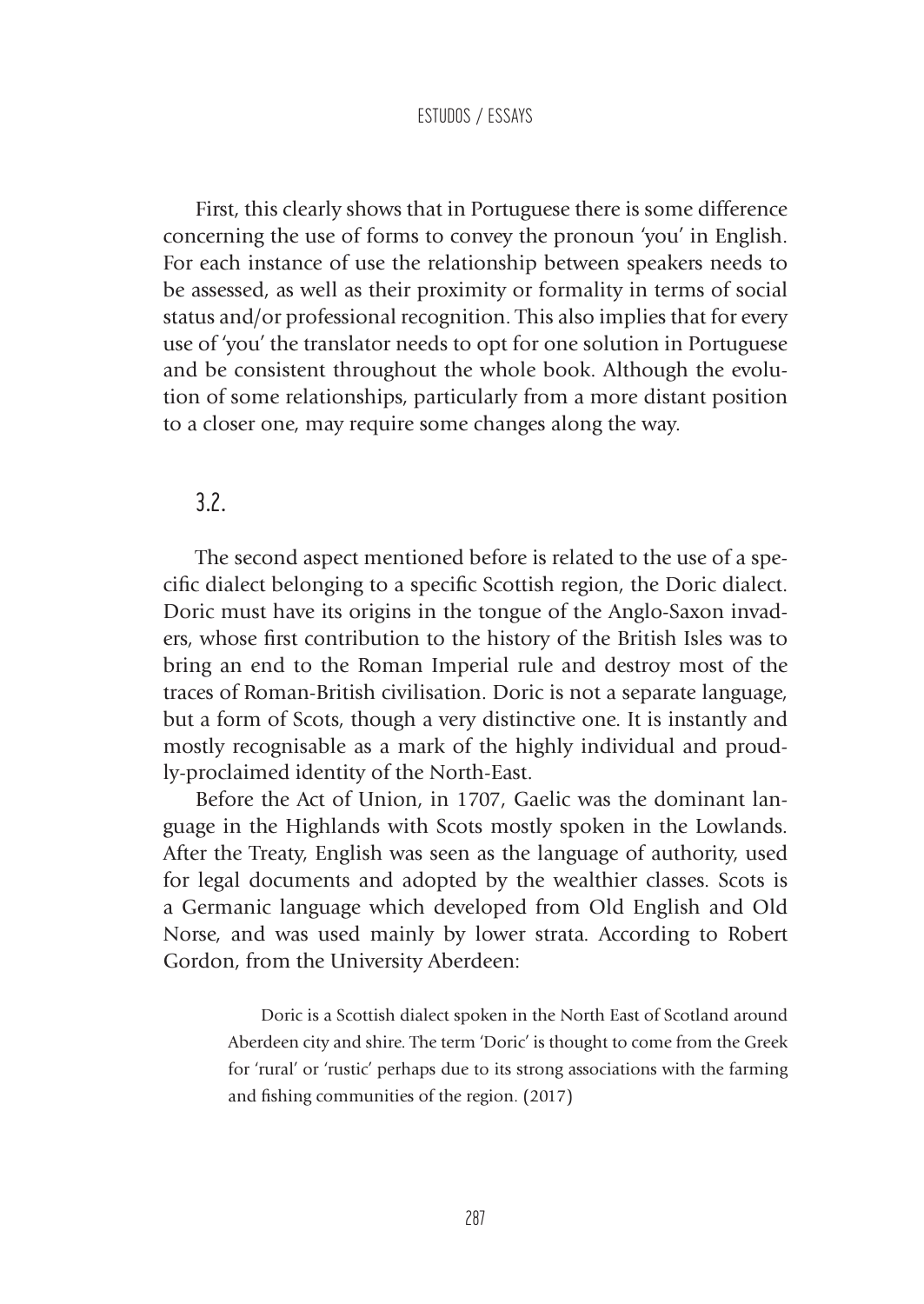The most notable features of spoken Doric are its long vowels and the substitution of the letter 'F' for the 'Wh' in Scots and English interrogatives. Thus, an English-speaker would ask: "What is the time?"; a Scots speaker would ask: "Whit's the time?"; and a Doric-speaker would ask: "Fit's the time?" The same happens with: Why? (Fit wye?); Who? (Fa?); Where? (Far? or Faur?); When? (Fin? or Fan?) or How?, that is rendered in Doric as "Foo?". Another interesting aspect is connected to written Doric, and that is the near-absence of contractive apostrophes. For instance, 'singin' becomes 'singin'. But since it is mostly a spoken dialect (and even that is diminishing), it lacks consistency and is open to all sorts of phonetic nonsense in print which nobody disputes. (Harper 2017)

Susanna Kearsley gives voice to this dialect through one old character, the father of Graham Keith, Jimmy Keith. It is a form of acknowledging somehow the importance of this dialect to older generations in that area of the British Isles. But it is also a mark of local identity. It is, after all, a curious demonstration of the individuality of the dialect and the richness of the local culture of which it is an integral part. Some prominent features of this dialect are sometimes explained in the book, by the author, referring to how Jimmy used Doric and how he pronounced the words. Especially in the first instances such phrases appear, the author/narrator feels a deep need to clear meanings and protect readers from unwanted understandings that might deviate attentions:

> 'He speaks the Doric,' she had said. 'The language of this area. You'll likely find it difficult to follow what he says.'

> I didn't, actually. His speech was broad and quick, and if I'd had to translate every word I might have had a problem, but it wasn't hard to catch the general sense of what he meant when he was talking.

> Holding my hand out, I said, 'Mr Keith? Thanks for coming. I'm Carrie McClelland.'

> 'A pleasure tae meet ye.' His handshake was sure. 'But I'm nae Mr Keith. Ma dad was Mr Keith, and he's been deid and beeried twenty years. Ye ca' me Jimmy.' (Kearsley 2008, 26)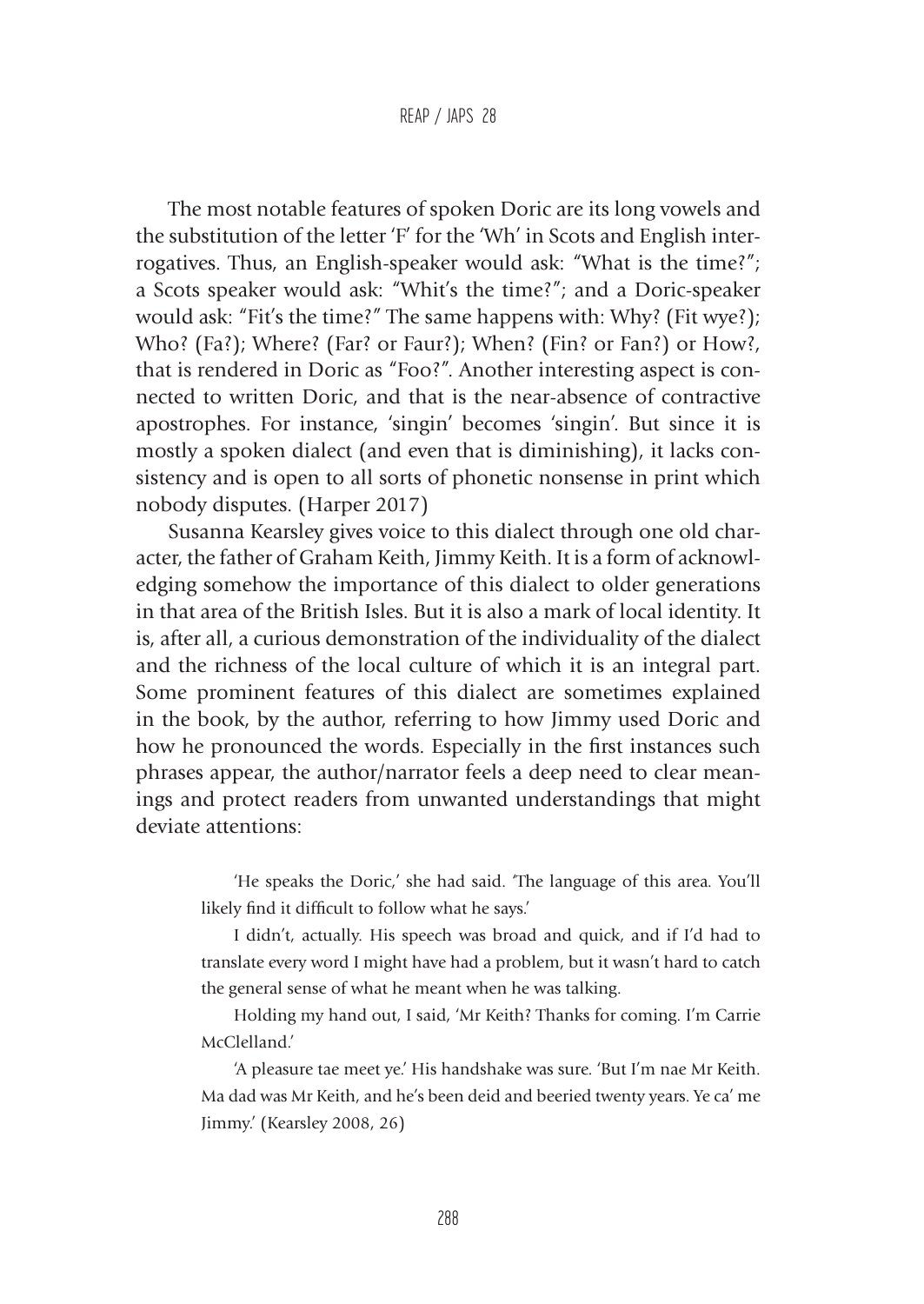– Ele fala dórico – dissera ela. – É a língua desta região. É provável que tenha alguma dificuldade em entender o que ele diz.

Na verdade, não senti qualquer dificuldade. O seu discurso era carregado e rápido, e se eu tivesse de traduzir todas as palavras poderia ter sentido alguns problemas, mas não era difícil apanhar o sentido geral do que ele queria dizer quando falava.

Estendi a mão e disse: – Mr. Keith? Obrigado por vir até aqui. Eu sou Carrie McClelland.

– É um prazer conhecer-vos – o seu aperto de mão era forte. – Mas não sou Mr. Keith. O meu pai era Mr. Keith, e ele está morto e enterrado há vinte anos. Chamem-me Jimmy. (Kearsley 2012, 24)

There are, in the original book, some heavily loaded Doric expressions. Some other times, the narrator even explained how Jimmy used some peculiar forms of expressing himself in Doric, related to the idiomatic expressions he employed:

> 'What way?' Jimmy asked, which I knew from my past trips to Scotland meant 'Why?' But when Jimmy pronounced it in Doric the first word came out more like 'fit' – which I later would learn was a feature of Doric, the way that some 'w's sounded like 'f's – and the second word came out as 'wye'. So, 'Fit wye?' Jimmy asked. 'She can folly me fine.' (Kearsley 2008, 39)

> – Que maneira? – perguntou Jimmy, uma frase que eu sabia de viagens anteriores à Escócia que significava «Porquê?». Mas quando Jimmy pronunciou a frase em dórico, a primeira palavra saiu mais como «se» – algo que mais tarde eu viria a perceber que era uma característica do dórico, pela forma como alguns «ques» soavam a «ses» – e a segunda palavra saiu como «meneia». Assim: – Se meneia? – perguntou Jimmy. – Ela consegue entender-me bem. (Kearsley 2012, 35)

This short description of some particularities of Doric in the dialogues wouldn't be complete if the strategies used to overcome such problems in the translation into Portuguese weren't mentioned. The fact that some of the direct references to a dialect seem to be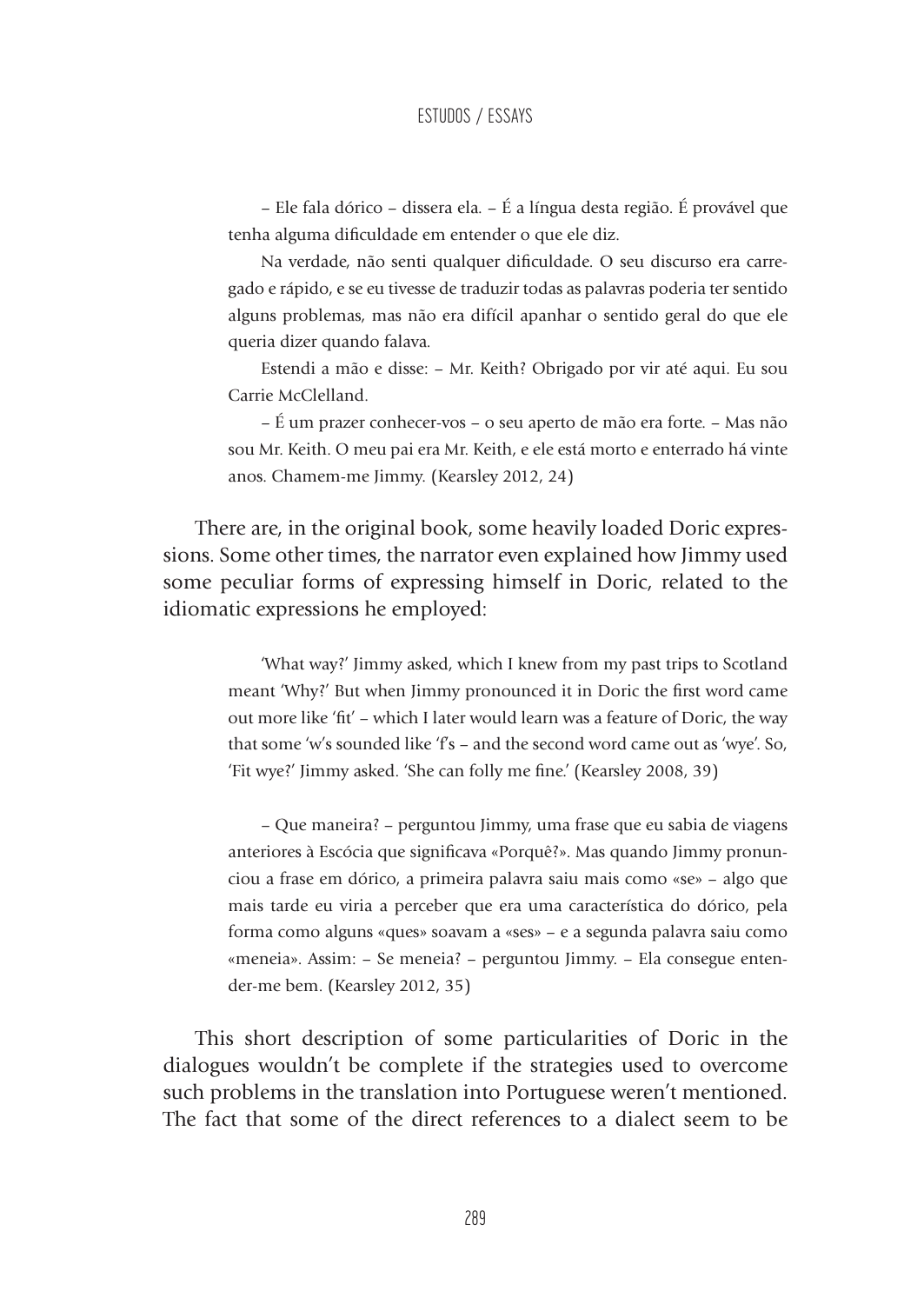disregarded in the final translated result in Portuguese seems quite clear in the excerpt shown above:

> – É um prazer conhecer-vos – o seu aperto de mão era forte. – Mas não sou Mr. Keith. O meu pai era Mr. Keith, e ele está morto e enterrado há vinte anos. Chamem-me Jimmy. (Kearsley 2012, 24)

Although just a moment before it was referred to in the text that he spoke Doric, a strange language…

> – Ele fala dórico – dissera ela. – É a língua desta região. É provável que tenha alguma dificuldade em entender o que ele diz. (Kearsley 2012, 24)

Thus, it is evident a straightforward and quite regular form of the message presented to Portuguese readers, showing that there is no difference at all in Portuguese. So, what were the identifiable changes in the speech, according to what the author wrote? What were the signs marking such modifications? The answer is that there are not in the Portuguese book any noteworthy changes. All translated items simply omitted the use of a dialect and made it a simple and unmarked text.

The dialect was lost and, except for some cases, as it was shown in the idiomatic expressions used above (– Que maneira? – perguntou Jimmy, uma frase que eu sabia de viagens anteriores à Escócia que significava «Porquê?» (Kearsley 2012, 35) there is nothing identifying Doric as a pertinent and relevant stylistic and rhetorical feature of the original text. Since most of these markers are originally taken from the orthographic level, in the form of an alternative spelling that shows a deviation from the standard pronunciation, this could have been the strategy used by the translator into Portuguese.

But it did not happen. The overall translation strategy seems to have left out from the translation any linguistic markers that could be identified as belonging to the specific dialect of Doric. The strategy seems to consider as acceptable only some minor syntactic or lexical markers in the translated text.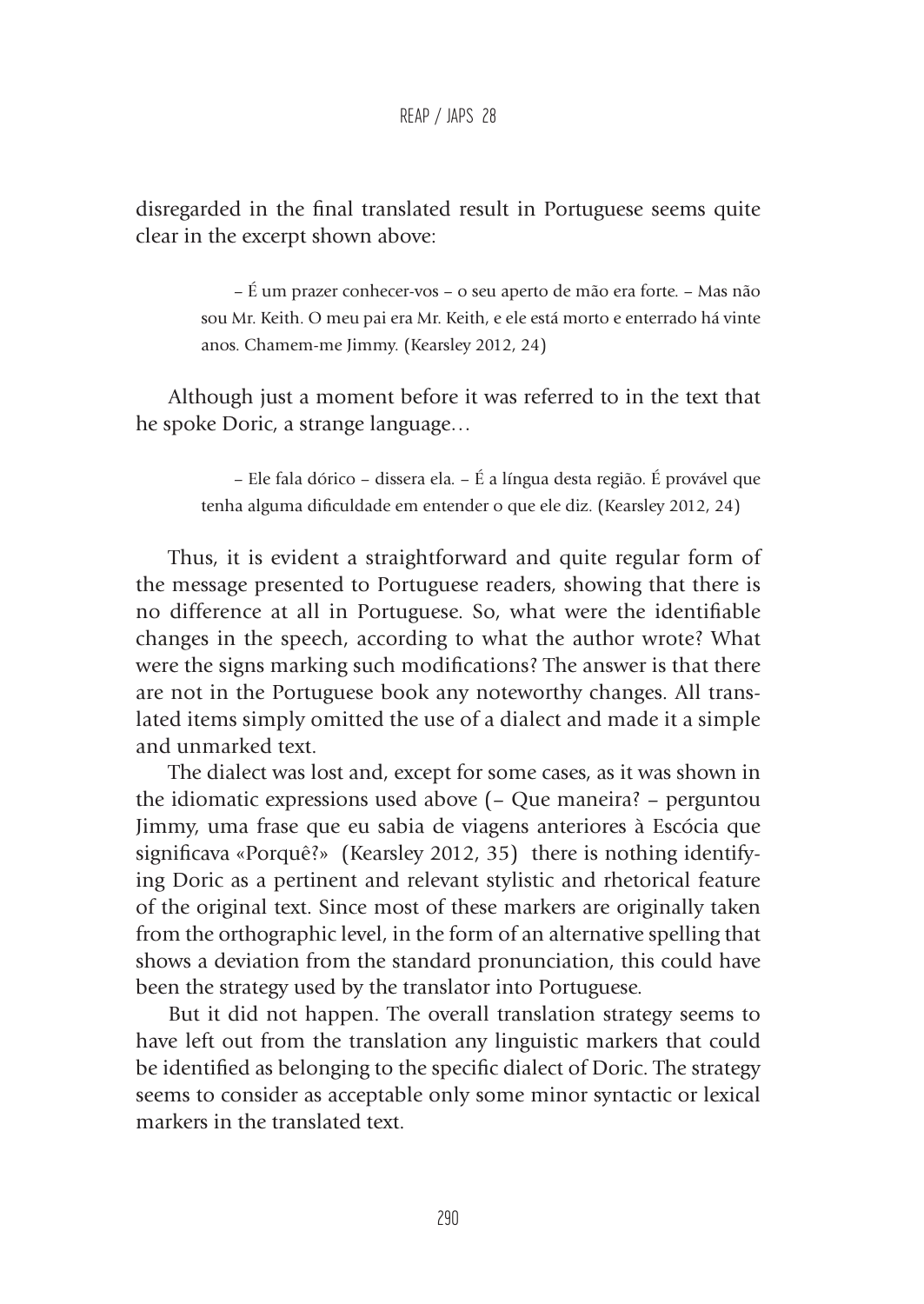## Some Conclusions

The specific historical moment under analysis in this work deals with verbal transits about the dignity of vernaculars and the conflicts and alliances at that particular moment in Europe's history and Atlantic geopolitics. Thus, the usage of words, and especially the dialect used by one *dramatis personae* are needed in the target language to emulate and highlight an important literary characteristic in the original work. Nevertheless, there was an overall strategy of effacing such matters from the target text. The reasons for that might have been the lack of an equivalent (or somewhat close) regional or dialectal variant into Portuguese. But they also surely rest upon one significant explanation provided by Englund Dimitrova:

> As possible explanations for this phenomenon, I would like to suggest that at least the following two factors are of importance: translators' perceptions of their own status and prestige as text producers and translators' perceptions of the connotations of dialects. (1997, 62)

Taking into account the common language usage norms for Portuguese used by the translator (Jorge Almeida e Pinho) for the target text were firstly and foremost meant to contribute to the recognition of the identifiable markers in the original text. By creating a minimal variant to Portuguese written norm, particularly based on a specific foreign dialect work may have thought that he would not contribute to a linguistic, the translator intended to produce a variation that would imply some linguistic innovation. Besides, he considered that he had a duty to conform and uphold the original text norms in the written form of the target language. Nevertheless, it is quite clear that the publishing house and their editor played a decisive role in the final version of the translated text imposing their own in-house strategy. The use of unknown words and/or orthographic deviant forms of the written text were strictly banned or highly restricted. Thus, this translation became much more standardized than the original work regarding the language use and it was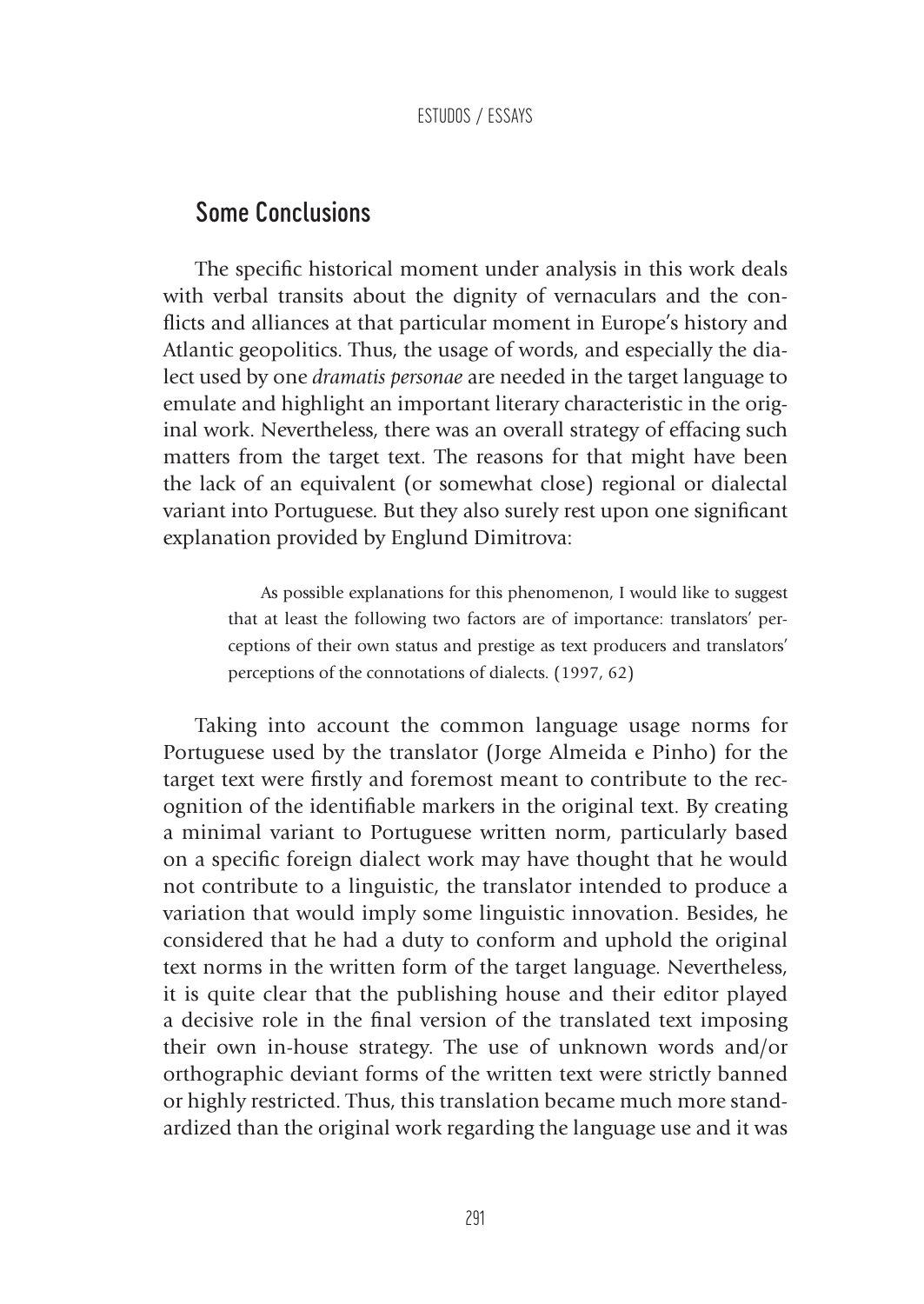made a more reliable and normative work of literature, as stated by Gideon Toury (1995).

There are still two important open questions that will need answers concerning this type of translated texts: How can a globalized usage of English as a *Lingua Franca* in present times cope with the needs to adapt some of its own dialects or variants to local cultures, especially, as it may have been clear in this case, to the Portuguese context? How can local cultures emulate dialectal uses and not deviate from the original work's intention and stated purpose when publishers and editors are not willing to do so?

# Works Cited

Baker, M. *In Other Words.* London / New York: Routledge, 1994.

- Beverly, M. *The Word Wenches*, 2006. http://wordwenches.typepad.com/word\_ wenches/2009/09/an-interview-with-susanna-kearsley.html Accessed on 7 July 2017.
- Dimitrova, B. E. "Translation of Dialect in Fictional Prose-Vilhelm Moberg in Russian and English as a Case in Point". *Norm, Variation and Change in Language. Proceedings of the Centenary Meeting of the Nyfilologiska sällskapet, Nedre Manilla 22-23 March 1996*. Estocolmo: Almqvist & Viksell International, 1997. 49-65.
- Gordon, R. ( ed.) *Doric Dictionary,* 2017. http://www.rgu.ac.uk/file/doric-dictionary-pdf-1-5mb. Accessed on 24 July 2017.
- Harper, N. *Norman Harper*, 2017. http://www.stronach.co.uk/what-is-doric. Accessed on 24 July 2017.
- Kearsley, S. *Sophia's Secret.* London: Allison & Busby Limited, 2008.
- Kearsley, S. *O Segredo de Sophia.* Trad. J. A. Pinho. Lisboa: ASA, 2012.
- Kearsley, S. *Susanna Kearsley*. http://www.susannakearsley.com/ Accessed on 7 July 2017.
- McCum, C. A. *The Story of English.* Londres: Faber & Faber, 1992.
- Pinho, J. *O Escritor Invisível.* Porto: QuidNovi, 2006.
- Rosa, A. A. "Translating Place: Linguistic Variation in Place". *Word and Text: A Journal of Literary Studies and Linguistics, II*. Ed. U. P.-G. Ploiești, 2012. 75-97.